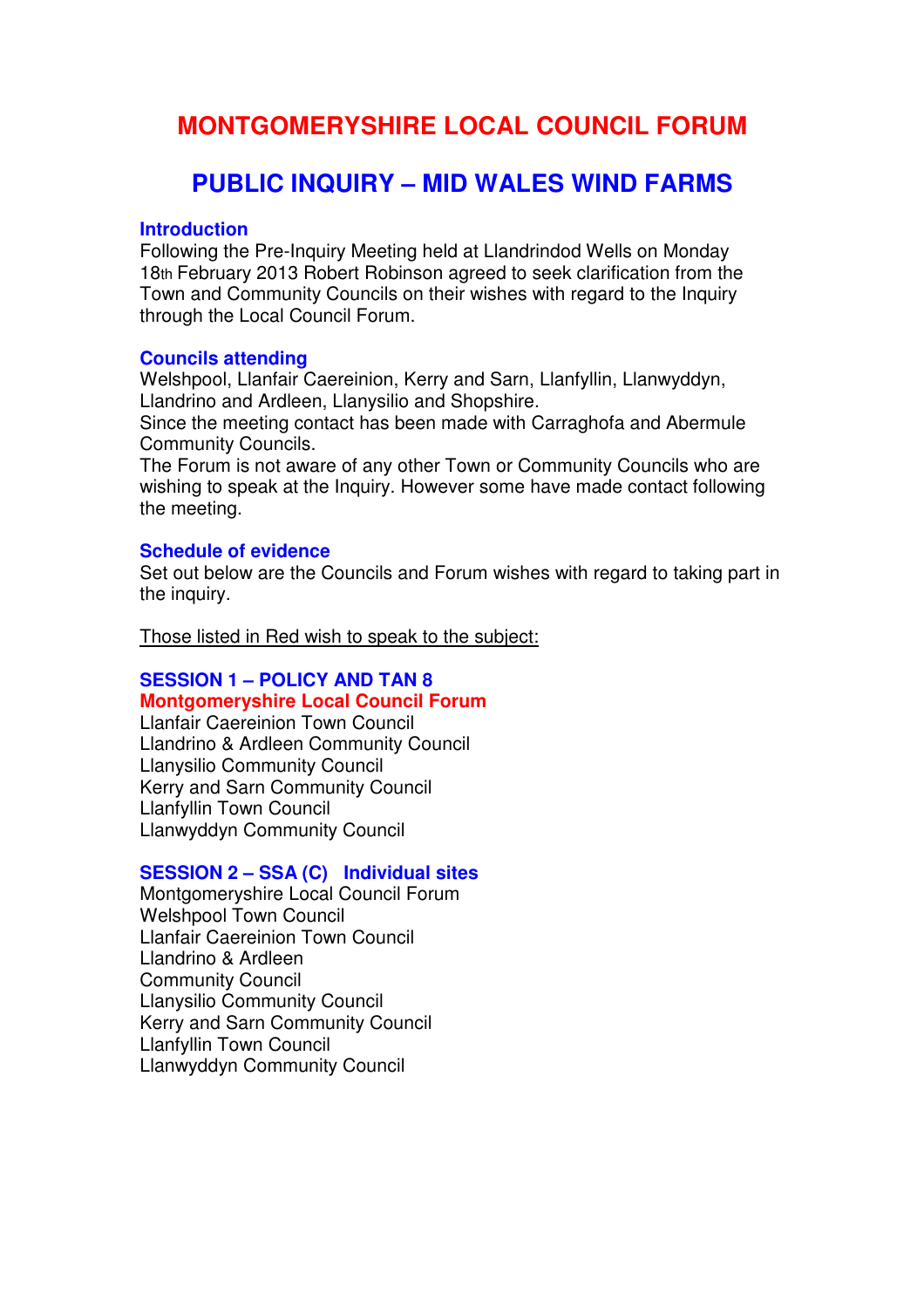#### **SESSION 3 - SSA (B) Individual sites**

Montgomeryshire Local Council Forum Welshpool Town Council Llanfair Caereinion Town Council Llandrino & Ardleen Community Council Llanysilio Community Council Kerry and Sarn Community Council Llanfyllin Town Council Llanwyddyn Community Council

#### **SESSION 4 – Llandinam Power Line Kerry and Sarn Community Council Abermule Community Council**

Montgomeryshire Local Council Forum Llanfair Caereinion Town Council Llandrino & Ardleenn Community Council Llanysilio Community Council Llanfyllin Town Council Llanwyddyn Community Council

#### **SESSION 5 Cumulative Transport Montgomeryshire Local Council Forum Welshpool Town Council Llandrino & Ardleen Council Llanysilio Community Council**

Llanfair Caereinion Town Council Llandrino & Ardleen Community Council Llanysilio Community Council Kerry and Sarn Community Council Llanfyllin Town Council Llanwyddyn Community Council

#### **SESSION 6 - Cumulative Landscape and Visual Montgomeryshire Local Council Forum Welshpool Town Council Llandrino & Ardleen community Council Llanysilio Community Council**

Llanfair Caereinion Town Council Kerry and Sarn Community Council Llanfyllin Town Council Llanwyddyn Community Council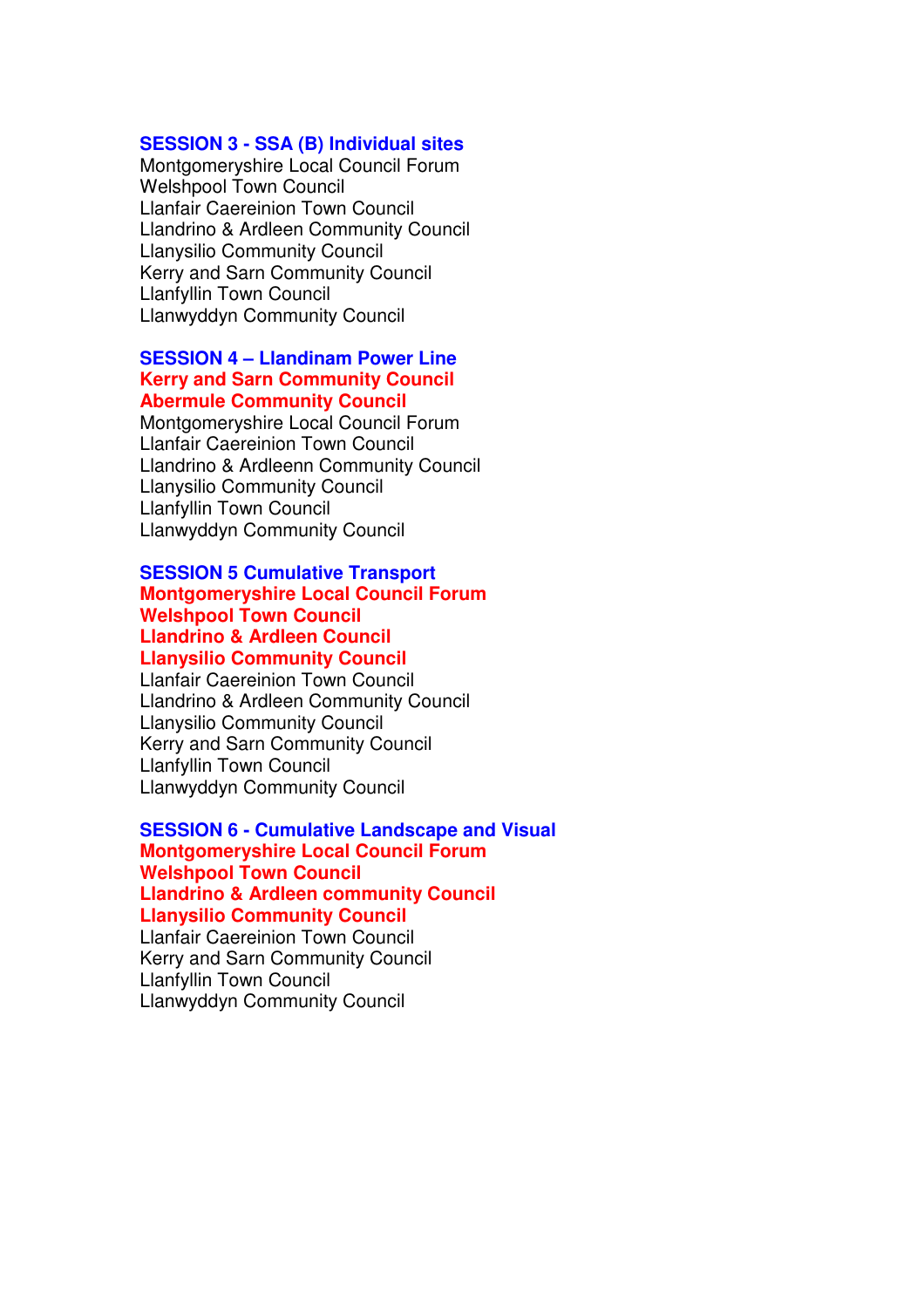## **SESSION 7 - Cumulative Tourism, Heritage & Economics Montgomeryshire Local Council Forum Welshpool Town Council Llandrino & Ardleen Council Llanysilio Community Council**

Llanfair Caereinion Town Council Llandrino & Ardleen Community Council Llanysilio Community Council Kerry and Sarn Community Council Llanfyllin Town Council Llanwyddyn Community Council

#### **SESSION 8 - Cumulative Peat/Hydrology Llandrino & Ardleen Community Council Llandysilio Community Council**

Montgomeryshire Local Council Forum Llanfair Caereinion Town Council Llandrino & Ardleen Kerry and Sarn Community Council Llanfyllin Town Council Llanwyddyn Community Council

#### **SESSION 9 - Cumulative Health**

Montgomeryshire Local Council Forum Llanfair Caereinion Town Council Llandrino & Ardleen Community Council Llanysilio Community Council Kerry and Sarn Community Council Llanfyllin Town Council Llanwyddyn Community Council

# **SESSION 10 - Cumulative Wildlife Montgomeryshire Local Council Forum**

Llanfair Caereinion Town Council Llandrino & Ardleen Community Council Llanysilio Community Council Kerry and Sarn Community Council Llanfyllin Town Council Llanwyddyn Community Council

**SESSION 11 - Final Summary overall Montgomeryshire Local Council Forum**